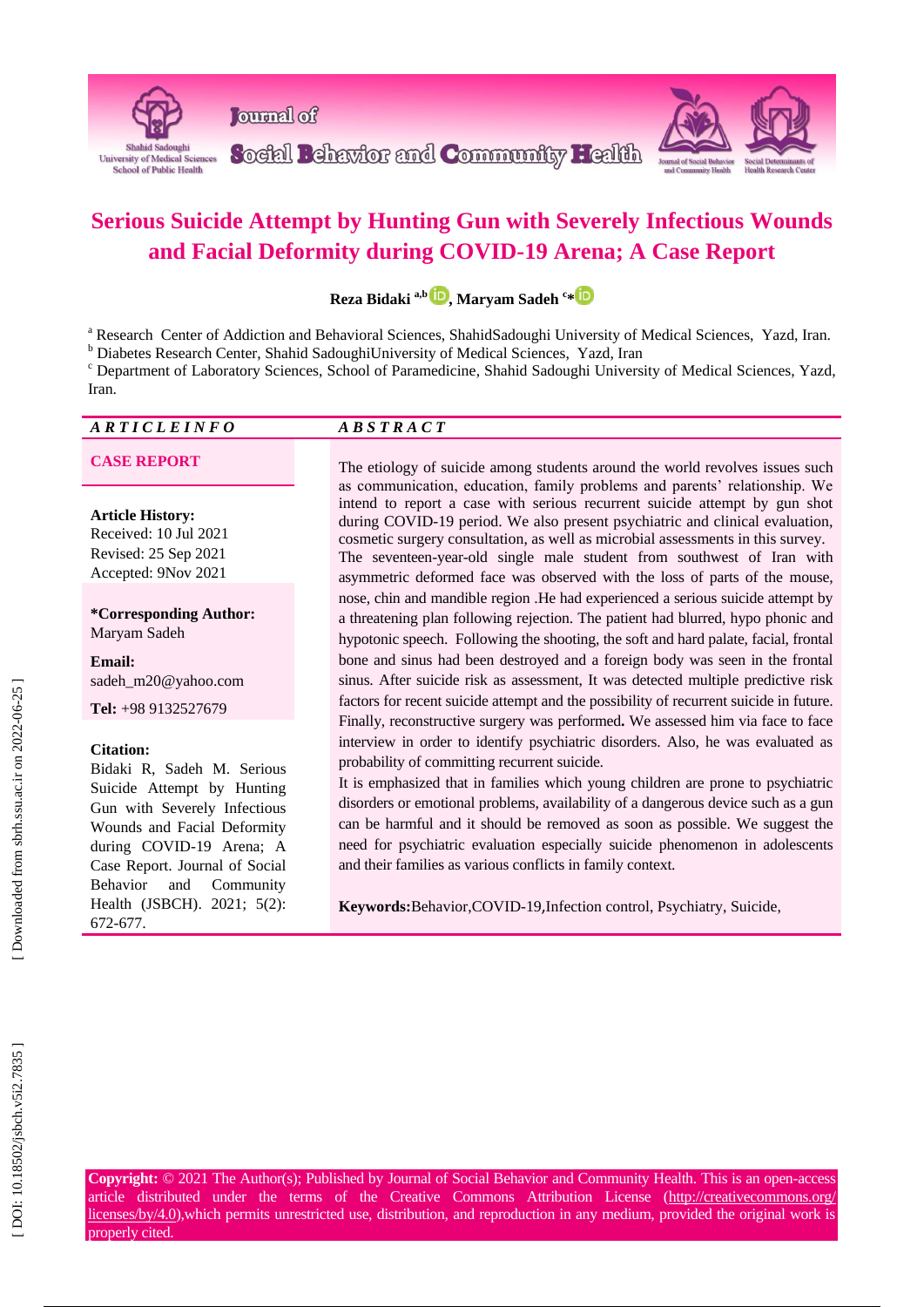

#### **Introduction**

Suicide is one of the major problems of human societies today, which is sometimes done in totally violent and deadly ways thus being worth of pondering. The etiology of suicide among students around the world pertains to issues such as communication, education, family problems and parents relationship (Arafat, 2019 ) .Social distance is a method for COVID -19 epidemic control, but it may enforce negative consequences on mental health and resilience in human (Gunnell et al., 2020 ). Complete suicide is more common in males than females, but females attempt this more (Kaggwa et al., 2021; Mamun et al., 2020). Some studies attribute this to women's communication skills with their mothers as role models for managing stressful situations. Additionally, females are also associated with religious social groups that condemn suicide (Mamun et al., 2020; Mugisha et al., 2013 ) .In a population -based cohort study on subjects 18 -64 aged using primary care electronic health records in UK , self-harm incidence was 37·6% (34·8-40·3%) lower than expected in April, 2020, and deceleration was greatest for female sex and individuals aged younger than 45 years (Carr et al., 2021 ). Individuals younger than 20 years were considered and a number of suicide case rose sharply in the late teens with 79 deaths out of 145 cases of suicide attempts in those aged 18 -19 years. Totally, 102 (70%) deaths occurred in male sex , And 92 (63%) through hanging plan. Academic (especially exam) problems (35 [27%] individuals), bullying (28 [22%]), grief (36 [28%]), suicide attempt in family or peers (17 [13%]), somatic conditions (47 [36%]), family tensions (44 [34%]), child abuse or neglect (20  $[15\%]$ , excessive drinking  $(34 \; [26\%])$ , and illicit drug use (38 [29%]). Suicide associated internet use was also reported in 30 (23%) cases (Rodway et al., 2016 ) .

In a regional study, the findings showed that firearm prevalence is positively associated with firearm suicide rates in conditions like religious adherence, long -term jobless cases , the population with a significant psychiatric disorder, divorce rate, and in rural areas (Kposowa, 2013 ) .

In this paper, we intend to highlight the importance of psychiatric evaluation about prevention and relapse of new onset suicide behavior in a rural adolescent with previous history of serious suicide and significant deformity in head and neck.

#### **Case Report**

This is a case study for which we collected data via face to face interview registered by pen and paper in a private place. Seventeen -year -old single male patient who was right -handed, slender, and a student from a rural, low -socio -economic region in the southwest of Iran, was referred to a psychiatrist by plastic cosmetic surgery for evaluation of psychiatric disorder, suicide probability and confirmation of facial cosmetic surgery.

This survey is presented and accepted in ethical committee of Health university, Shahid sadoughi University of Medical Sciences. Its ethical code number is IR.SSU.SPH.REC.1400.149

# **Psychiatric evaluation**

The patient was interviewed by a psychiatrist for the assessment of disorders like major depressive disorder, bipolar disorder, psychotic disorder, adjustment disorder, conduct disorder, adult attention deficit hyperactivity disorder, personality disorder, substance related disorder, suicide thoughts, anxiety disorders on the basis of DSM 5 criteria.

# **Clinical examination**

For this case study , some data were collected via patient's evaluation. An asymmetric deformed face was observed with the loss of parts of the nose, upper jaw and mouth. The patient's voice was blurred, hypo phonic and hypovolemic. The patient's mood was euthymic without psychotic feature s. Following an emotional breakdown as love failure at past month, the patient took twenty tablet Clonazepam 1 mg, , and after a while, about a month later, he took his father's hunting weapon and placed it vertically under his chin and shot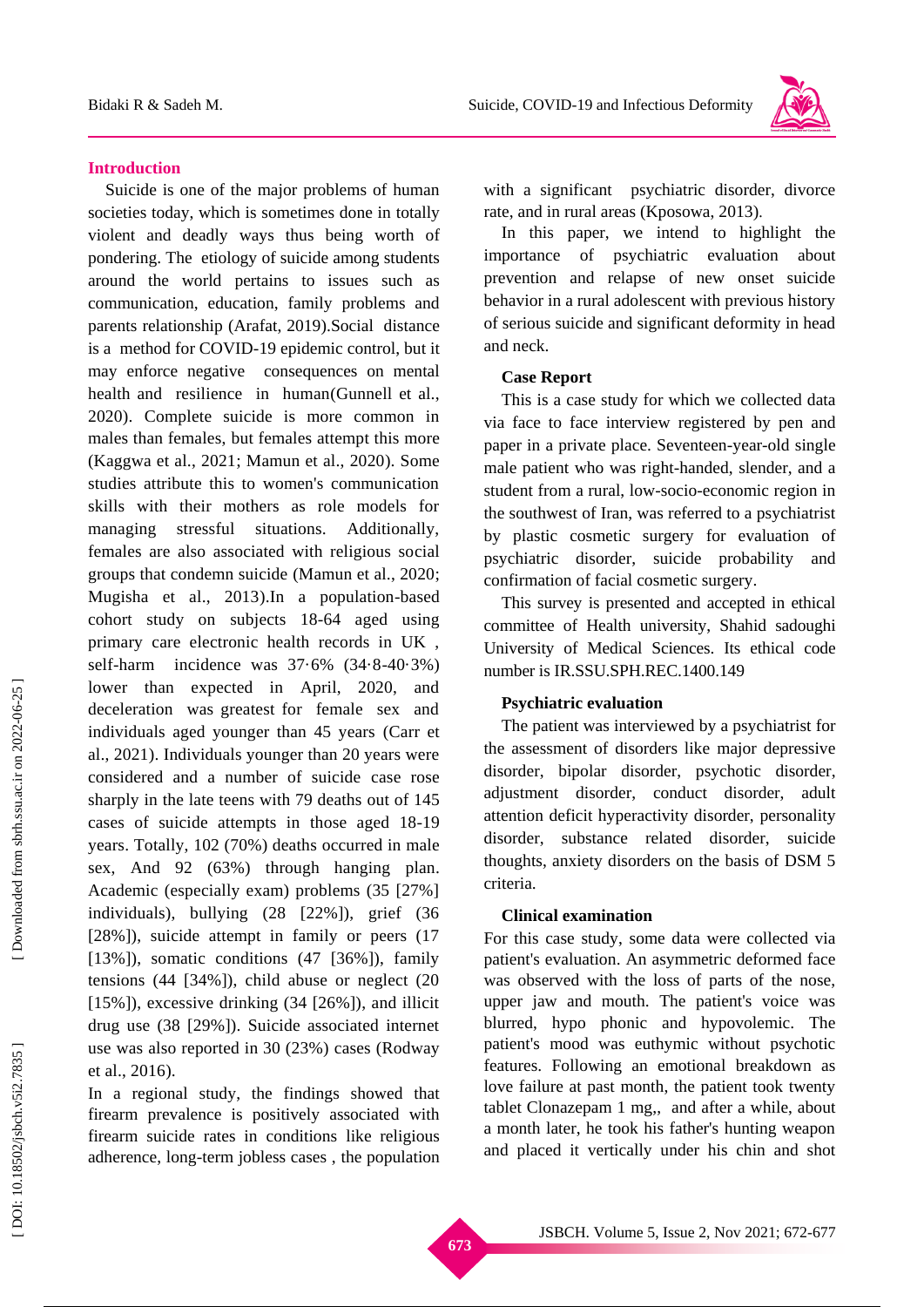

impulsively to commit suicide. The patient's action was completely serious and threatening as a high risk behavior. He had no familial history of suicide and substance abuse. Following the shooting, the soft and hard palate, facial, frontal bone , zygomatic bone and maxillary sinus were destroyed and a foreign body was seen in his frontal sinus. Finally, reconstructive cosmetic surgery was performed (Fig 1). The final trigger was attributed to some emotional issues on a girl from his close relatives. There was especial tattoo of two swallows on the dorsum area of the patient's left hand (Fig 2) symbolizing a boy and a girl who love each other. Following the facial injury, the patient developed a serious infection. The patient's wound was sampled by sterile cotton swab and transferred to Brain Heart Infusion (Merck, Germany) and sent to a microbiology laboratory. The BHI tube was incubated at 37 ° C for 24 hours. It was then cultured on Mac Conkey, Blood agar, Nutrient agar (Merck, Germany) and incubated at 37 ° C for 18 -24 hours. Identifying bacteria isolates was performed using the conventional techniques of microbiology (Mahon & Lehman, 2019 ). In the next step, the antibiogram test was performed by Kirby Bauer method and the minimum inhibitory concentration of antibiotics was determined using micro dilution method according to CLSI2018 .

. The list of antibiotics used is shown in Table 1.

*Klebsiella pneumonia* (MDR and CRE) and *Pseudomonas aeruginosa* (PDR and CRE) were obtained by microbiological examination of secretions. Inject able antibiotic treatments were performed for him. The patient also underwent

surgery to block blood flow and blockage of arteries following severe injuries. He was then referred to a psychiatrist for counseling and psychotherapy. The psychiatrist reported the patient showing no psychosis or major depressive disorder s, no symptoms for bipolar spectrum, obsessive -compulsive disorder, and judgment was not impaired. Suicide and homicide thought were not present at that time.



Figure 1. Facial reconstruction by plastic surgeon after suicide attempt via gunshot plan



**Figure 2 .** Tattoo incubation as love symbolization on left dorsum of hand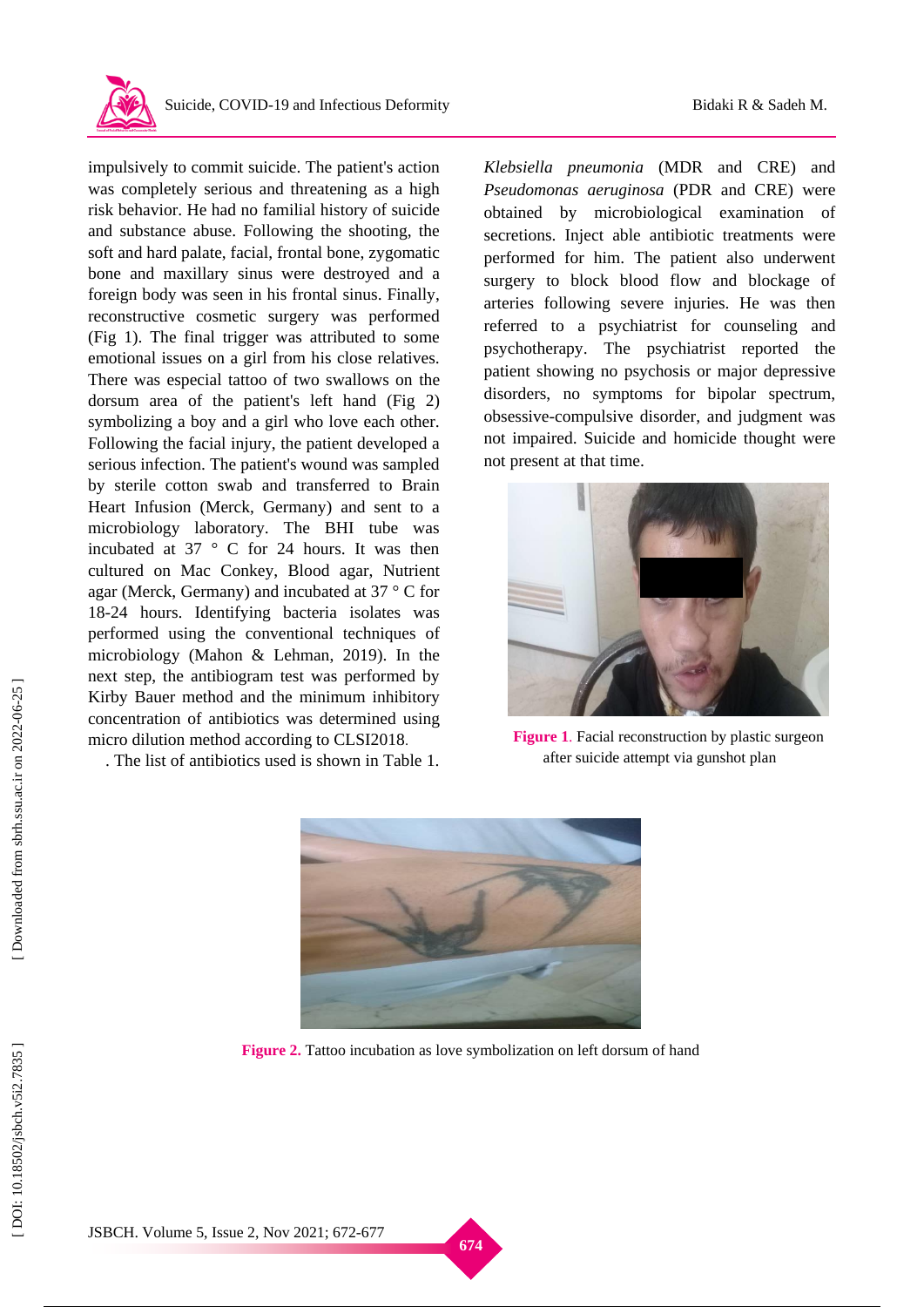

### **Table 1.** Antimicrobial Susceptibility Patterns and Microdilution Method for Pseudomonas aeruginosa and Klebsiellapneumoniae isolated from wound infection

| <b>Antibiotic</b>  | <b>Disk</b><br>content,<br>μg | <b>Antibiotics</b><br><b>Serial</b><br>Concentrations,<br>$\mu$ g/mL | <b>MIC Resistance</b><br>Interpretive<br>Criterion, µg/mL | <b>Antibiotic</b>                 | <b>Disk</b><br>content,<br>$\mu$ g | <b>MIC</b><br><b>Resistance</b><br><b>Interpretive</b><br>Criterion,<br>$\mu$ g/mL |
|--------------------|-------------------------------|----------------------------------------------------------------------|-----------------------------------------------------------|-----------------------------------|------------------------------------|------------------------------------------------------------------------------------|
| Ofloxacin          | 5                             | $0.25 - 32$                                                          | $\geq 8$                                                  | Ampicillin-<br>sulbactam          | 10                                 |                                                                                    |
| Ciprofloxacin      | 5                             | $0.25 - 32$                                                          | $\geq 4$                                                  | Piperacillin-<br>tazobactam       | 10                                 |                                                                                    |
| Gentamicin         | 10                            | $0.5 - 64$                                                           | $\geq 16$                                                 | Gentamicin                        | 10                                 |                                                                                    |
| Imipenem           | 10                            | $0.5 - 64$                                                           | $\geq 16$                                                 | Imipenem                          | 10                                 | $\geq 4$                                                                           |
| Meropenem          | 30                            | $1 - 128$                                                            | $\geq$ 16                                                 | Meropenem                         | 30                                 |                                                                                    |
| Ceftazidime        | 30                            | $2 - 512$                                                            | $\geq$ 32                                                 | Ceftazidime                       | 30                                 |                                                                                    |
| Amikacin           | 30                            | $1 - 128$                                                            | $\geq 64$                                                 | Amikacin                          | 30                                 |                                                                                    |
| Aztreonam          | 30                            | $1 - 128$                                                            | $\geq$ 32                                                 | Cephazolin                        | 30                                 |                                                                                    |
| Colistin           |                               |                                                                      | $\geq\!$                                                  | Ciprofloxacin                     | 5                                  |                                                                                    |
| Cefotaxime         | 30                            | $1 - 128$                                                            | $\geq 64$                                                 | Cefotaxime                        | 30                                 |                                                                                    |
| Cefepime           | 30                            | $1 - 128$                                                            | $\geq$ 32                                                 | Cefepime                          | 30                                 |                                                                                    |
| Tetracycline       | 30                            | $1 - 128$                                                            | $\geq 16$                                                 | Sulfamethoxazole<br>/Trimethoprim | 1.25                               |                                                                                    |
| <b>Ticarcillin</b> | 75                            | $4 - 512$                                                            | $\geq$ 128                                                | Colistin                          |                                    | $\geq 4$                                                                           |
| Piperacillin       | 100                           | $4 - 512$                                                            | $\geq$ 128                                                | Piperacillin                      | 100                                |                                                                                    |
| Carbenicillin      | 100                           | $4 - 512$                                                            | $\geq$ 512                                                | Ampicillin                        | 10                                 |                                                                                    |
| Polymyxin B        | 300                           | $0.25 - 32$                                                          | $\geq 8$                                                  | Tetracycline                      | 30                                 |                                                                                    |



**Figure 3 .** Suggestive etiologies of lethal suicide in a young patient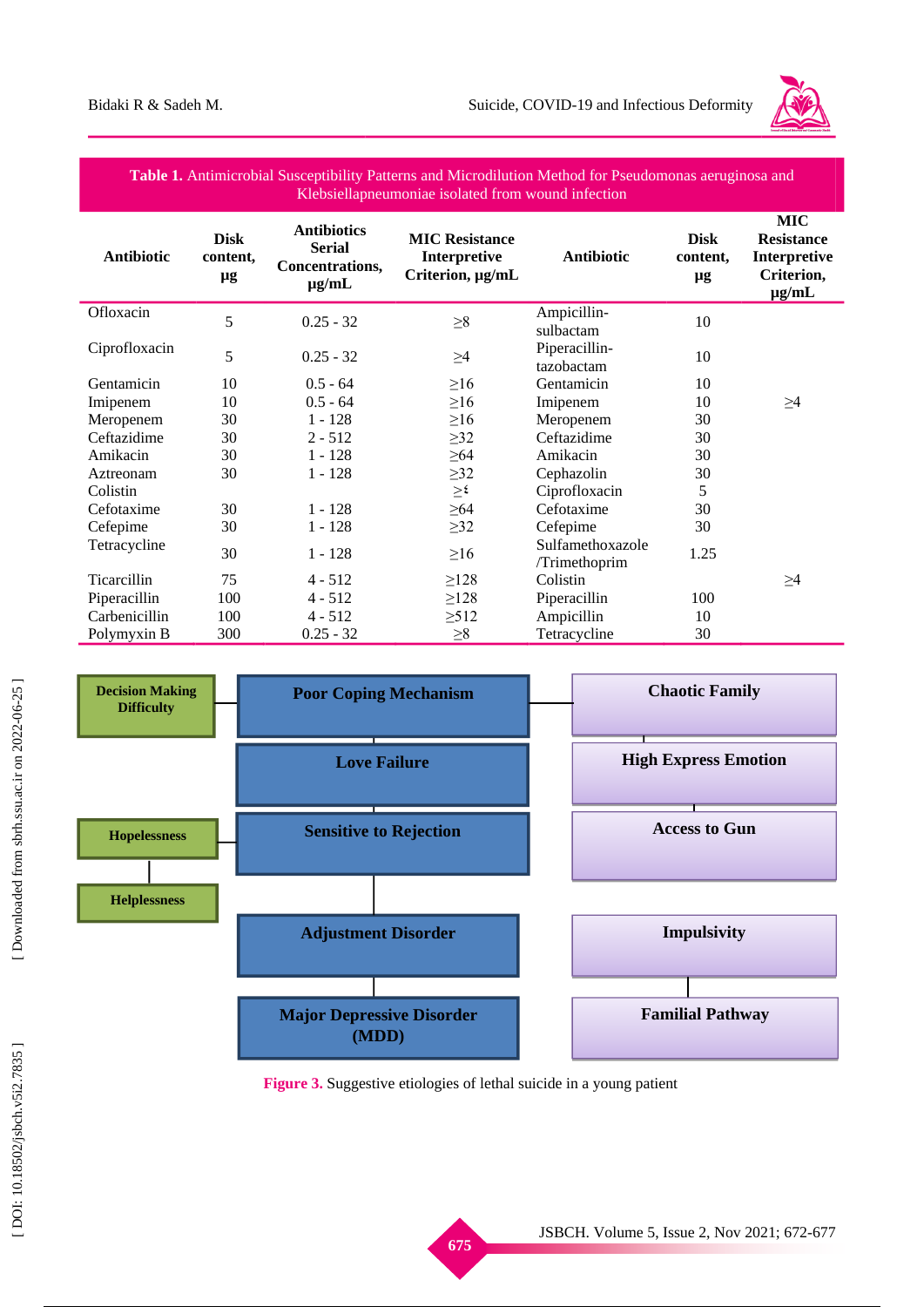# **Discussion**

Although we could not determine psychodynamic s of suicide, we believe that predisposing factors like love failure, recent rejection, poor coping mechanism, low social skills, chaotic family, specific culture, access to lethal device and COVID -19 pandemic status can play key roles around this social event(Fig 3).

As the patient was evaluated by psychiatrist via interview both alone and also with presence of his father, diagnosis was major depressive disorder with self-accusation and psychomotor retardation. He had no death or suicide ideation. Therefore, psychiatrist prescribed anti -depressant, along with psycho -education for him and his father as outpatient. Psychiatric treatment was emphasized for the patient following cosmetic modality treatments.

In this case, due to impaired interpersonal relationships and poor defense mechanisms anomic suicide was performed impulsively with a singlebarreled gun for the second time after taking the drugs. In fact, gunshot in this phase is important because he definitely wished to die. His family owned a single -barreled shotgun used by the father. After committing the self-damage, the patient's appearance became completely deformed, and with surgery it was tried to be corrected to some extent ; however, the face projected to be very ugly and deformed. The patient is currently much remorseful so that he has no suicidal thoughts any more.

A review study by Haw et al. (Haw et al., 2004 )in the UK found that the majority of gun suicides were committed by gun owners, mostly males who are middle -aged. Except for the patient's age, all other parameters are consistent with the present study. The study also found that people who live with their partners may commit suicide due to interpersonal problems. Also, like the present study, they had a history of self-harm. It is a high risk behavior and therefore we should predict possibility of similar other suicide attempt s. Another new problem pertains to the patient's appearance and adaptation of him to this .

Our case was from a rural region with religious adherence and recent adjustment disorder associated with love failure . Of course cultural issues , social interactions and attitude to suicide behavior are important factors in different countries. Also, most of these studies are related to the time before COVID -19 pandemic. We decided to introduce a suicide attempt in COVID -19 pandemic because COVID has an extended Umbrella term for intra and inter psychiatric status, quality of life and social s individual.

It is important to note that the deformity of the patient's face needs to be initially corrected by the surgeon , and psychiatrist should follow the patient mentally , reduce suicidal thoughts in the person , work on the patient's life and family skills , and reduce blame and criticism as for family therapy.

Suicide in early adolescence is an important tragic event that has a score of consequences for the relatives of the victim and is considered a significant challenge for any community.

All physicians have to suggest inaccessibility of the arms/guns to the patients with depressive disorders, suicidal thoughts, drug misuse, high risk behavior, impulsivity, or a psychiatric or organic disorder.

In a study on 50 states in USA, it was found a relationship between household firearm ownership and higher rate of completed suicide (Miller et al., 2007 ). For this specific case, we believe access to gun ownership is a powerful factor for suicide ideation and attempt.

On the whole, intensive treatment of life threatening firearm injuries before and after plastic surgery as well as suitable care can increase the outcome of the persons (Balci et al., 2007 ). Of course , we suggest psychotherapy for the patients and their families parallel to cosmetic surgery.

# **Conclusion**

In cases which there is a dangerous device such as a gun or other harmful object, it should be taken out of the reach of the family members. Precise psychiatric evaluation is vital intervention for estimation of probability of suicide attempts for